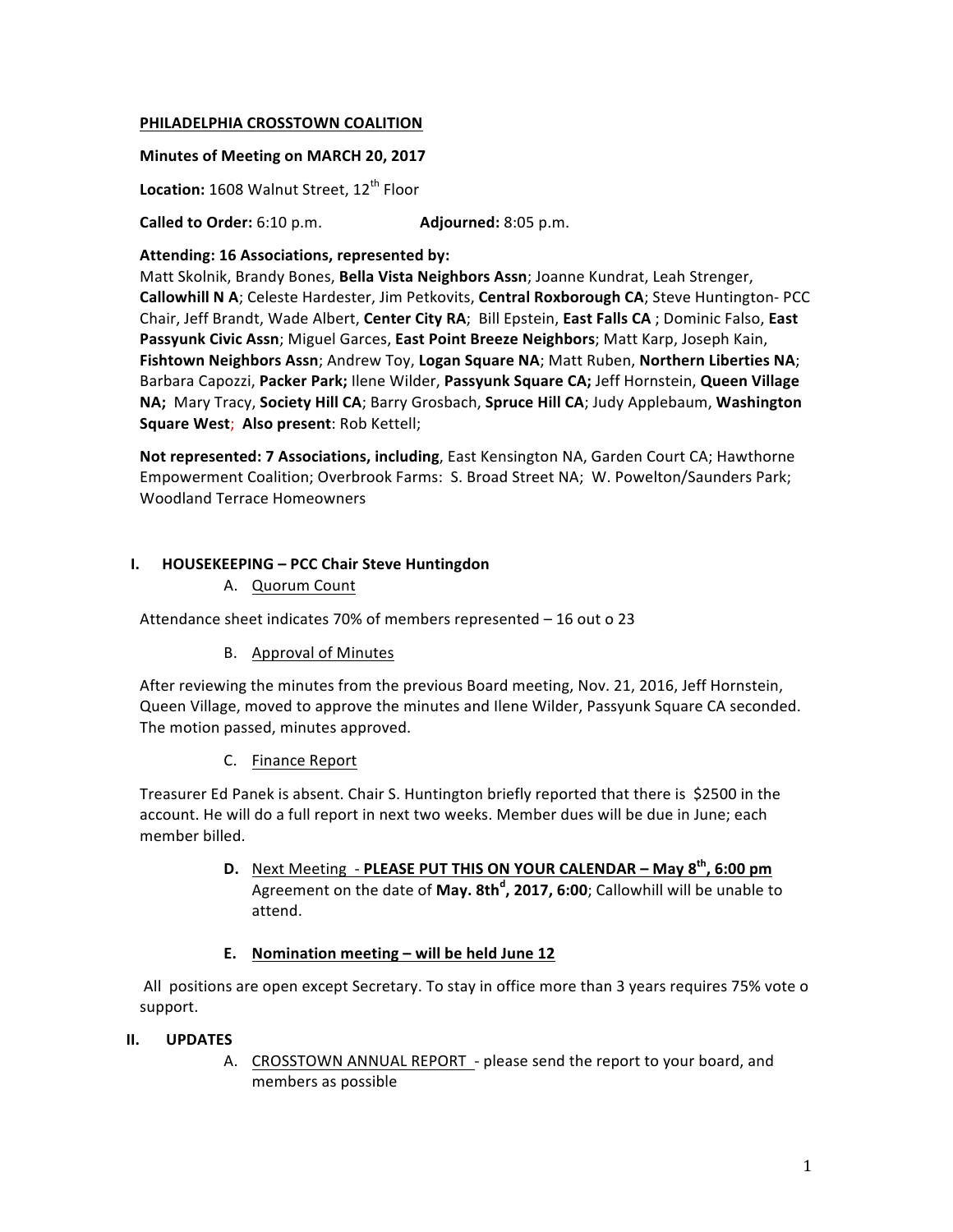## B. SLAPP in Harrisburg

Our members sent 378 letters to members of PA House last year. Bill stalled there. It has been agreed that some of PCC will meet with Rep. Mike O'Brien and Rep. John Taylor to discuss their sponsoring this bill. Society Hill is setting up this meeting.

# C. ELECTRIC VEHICLE PARKING STATIONS

A letter has been drafted to request City Council to institute a moratorium on 24/7 free parking

## D. LOCALIZATOIN OF PARKING AUTHORITY

Councilman Oh presented a bill to City Council supporting moving the PPA to local authority. Law Department sent letter to Steve Huntington stating that the Bill was not compliant with City Charter, but Oh disagreed and presented the Bill. PCC gave testimony to value of having local authority.

## E. SIGNAGE ON BF PARKWAY

The Jan. 16 letter sent by PCC to Mayor Kenney has had no response. The good news is that the Ad companies have not yet come back to the Art Commission for approval. Mary Tracy said that the PCPC is filling in regulations such that municipal buildings will be bound by the same regulations as in rest of Code.

## F. ZONING NOTICE REVISION BILL 160865 PASSED

This is a victory for PCC – this is the first of three things we can be proud of. (See G & H) We wrote the Bill and it is the first bill drafted by a Citizens group to be passed by Council. Councilman Henon helped push it through.

## G. CIVIC DESIGN REVIEW REVISION PASSED BILL 160966

This Bill, requiring a Sustainability representative on the CDR passed.

## H. CONSTRUCTION PEDESTRIAN WALKWAY BILL 161108 IN COMMITTEE

This bill would require "Cattleshoot" walkways at construction sites to safeguard pedestrians. (Kenney had made this a campaign issue.) Matt Ruben reported it is happening in some areas.

## I. LTR TO GOV. RE ED FUNDING

Letter to Wolf has had no response.

## J. SCHIAVO OLD CITY GREEN GIFT DONATIONS

Callowhill and CRCA have donated. Steve Huntington to send an email to members with request for donations to support this, and info of where to send check.

## **III.** MATTERS REQUIRING VOTES

A. QUESTIONNAIRES FOR CONTROLLER AND DA RACES -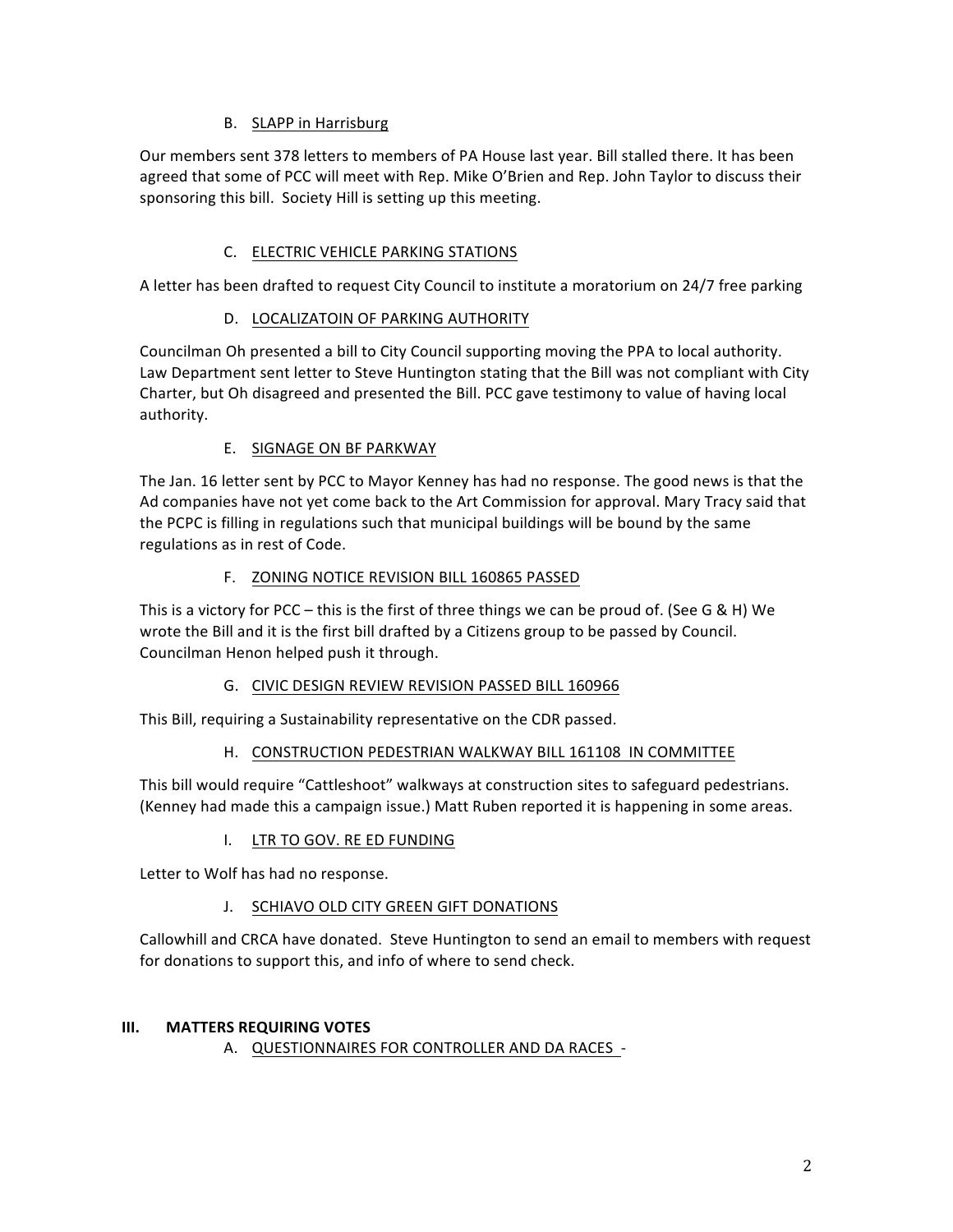Matt Ruben moved to approve questions, and Ilene Wilder seconded and motion was approved with the following provisions. On Controller questions, need to add questions of assessment of City's finances and what you would do to improve them, and what is your assessment of the health of the retirement system. To both questionnaires, need to add questions about bankruptcies and tax liens. Steve Huntington and Jeff Hornstein will update the questionnaires.

## B. ZONING REGULATIONS FOR ADS ON CITY PROPERTY

No vote needed base on prior discussion in section II.

#### C. REBUILD

Discussion about sending letter of support to Mayor Kenney, who has subsequently backed down from initial intent to assign its management to smaller non-profits. Discussion of value of getting involved or staying out of it. Judy Applebaum moved that we not send the letter. Matt Ruben seconded. Motion approved.

## D. ELECTRIC VEHICLE CHARGING STATIONS CONFERING 24/7 STREET PARKING FOR EV HOMEOWNERS

Discussion about concerns of City charging for these spaces but that wouldn't work as any EV can park in the space. Concern about not discouraging EV's by supporting moratorium; comparison to HP spaces, which are rife with abuse. Decision was made that Joe Kain of Fishtown would rewrite the letter, with Matt Ruben's input.

Matt mentioned that the old, large, red hydrants that no longer function do not require hydrant parking regulations; ask your councilperson for confirmation.

## E. ANTI-SLAPP LEGISLATION

Last year, Peter Gold, Tanner Rouse, and Steve Huntington drafted a bill, based on laws of AZ, KS, CA; lawyers for Senate tweaked and it passed Senate but got stuck in House.

Peter Gold got a version drafted that would be for City only, but Matt Skolnick and Steve Huntington both feel it is on shaky legal ground. Jeff Hornstein said Councilman Squilla is willing to support, and that the current language is just a placeholder. But City doesn't have constitutional power to shape causes of action. Matt Ruben moved that we authorize Jeff Hornstein and Councilman Squilla to work on this. Rob Kettell seconded. Matt Skolnick expressed concern that this sets a precedent that L&I can make decisions. Matt withdrew his motion, revising it to say that Jeff will speak with Squilla; Judy Applebaum seconded. (Many reservations that this could work.)

## **IV. EDUCATION/SCHOOLS COMMITTEE**

## A. FONE

Jeff Hornstein said that FONE is conducting an Annual summit on April 29<sup>th</sup> – expect 100-150 people. It is Daylong networking and peer-to-peer communications. A venue is needed.

The FONE Steering Committee has grown, and they are progressing in efforts to expand membership to other schools. The Application to William Penn Foundation is submitted.